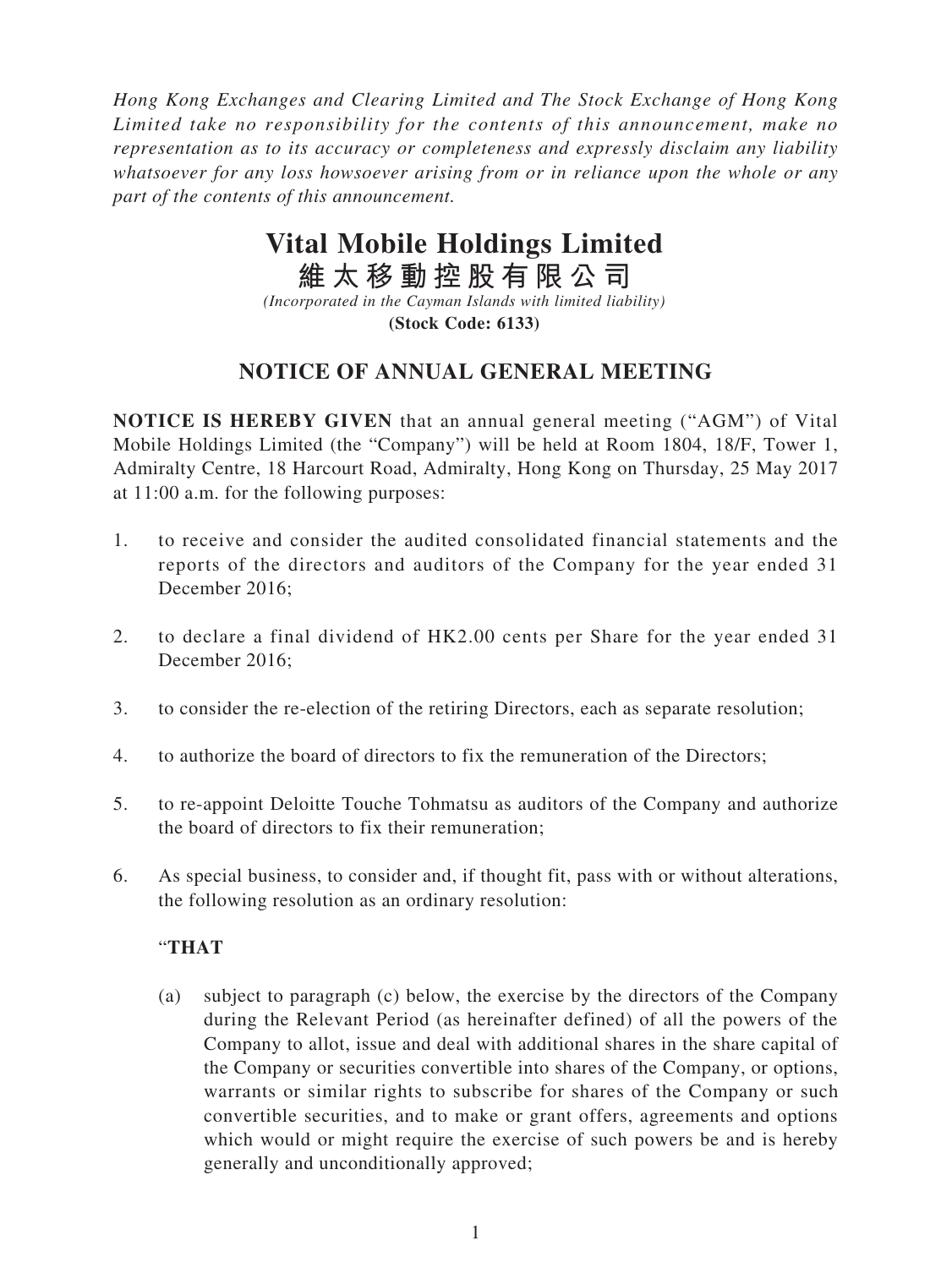- (b) the approval in paragraph (a) above shall be in addition to any other authorisation given to the directors of the Company and shall authorise the directors of the Company during the Relevant Period to make or grant offers, agreements and options (including bonds, warrants, debentures and other securities convertible into shares of the Company) which would or might require the exercise of such powers after the end of the Relevant Period;
- (c) the aggregate nominal amount of share capital allotted or agreed conditionally or unconditionally to be allotted (whether pursuant to an option or otherwise) and issued by the Directors pursuant to the approval in paragraph (a) of this Resolution, otherwise than pursuant to (i) a Rights Issue (as defined below); or (ii) the exercise of any options granted under any option scheme or similar arrangement for the time being adopted by the Company and/or any of its subsidiaries for the grant or issue to eligible participants thereunder or rights to acquire shares in the capital of the Company; or (iii) any scrip dividend or similar arrangement providing for the allotment of shares in lieu of the whole or part of a dividend on shares of the Company in accordance with the Articles of Association of the Company in force from time to time, shall not exceed 20% of the aggregate nominal amount of the share capital of the Company in issue as at the date of the passing of this Resolution and the said approval shall be limited accordingly; and
- (d) for the purpose of this Resolution:

"**Relevant Period**" means the period from the passing of this Resolution until whichever is the earliest of:

- (i) the conclusion of the next AGM of the Company;
- (ii) the expiration of the period within which the next AGM of the Company is required by the Articles of Association of the Company or any applicable laws of Cayman Islands to be held; or
- (iii) the revocation or variation of the authority given under this Resolution by ordinary resolution of the shareholders of the Company in general meetings.

"**Rights Issue**" means the allotment, issue or grant of shares or securities convertible into shares of the Company pursuant to an offer of shares of the Company open for a period fixed by the directors of the Company to the holders of shares or of such securities or any class thereof on the register on a fixed record date in proportion to their then holdings of such shares or of such securities or any class thereof as at that date (subject to such exclusions or other arrangements as the Directors of the Company may deem necessary or expedient in relation to fractional entitlements or having regard to any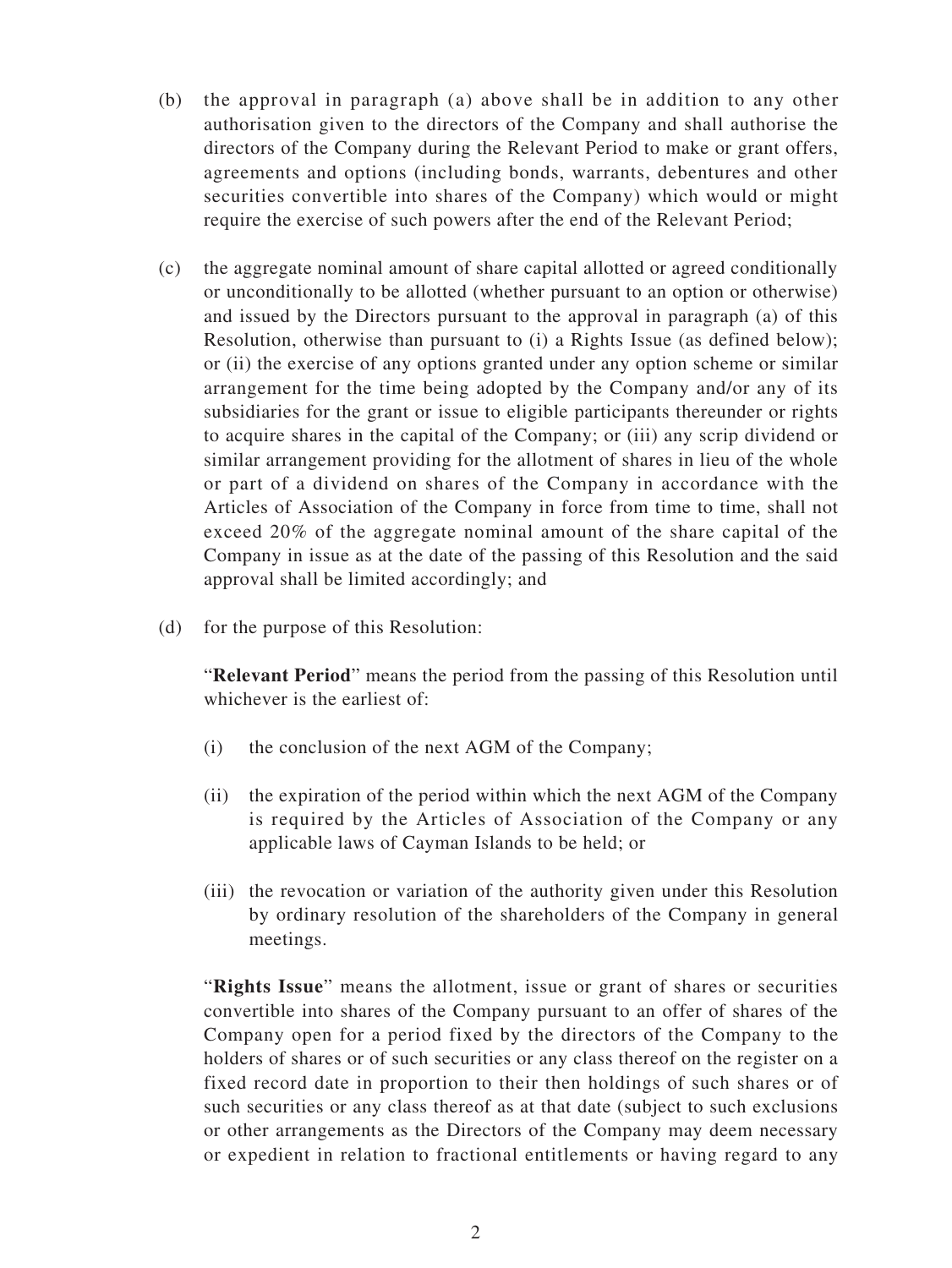restrictions or obligations under the laws of any relevant jurisdiction, or the requirements of any recognized regulatory body or any stock exchange applicable to the Company)."

7. As special business, to consider and, if thought fit, pass with or without alterations, the following resolution as an ordinary resolution:

## "**THAT**

- (a) subject to paragraph (b) below, the exercise by the directors of the Company during the Relevant Period (as hereinafter defined) of all the powers of the Company to purchase its shares on The Stock Exchange of Hong Kong Limited (the "Stock Exchange") or on any other stock exchange on which the Shares may be listed and recognised by the Securities and Futures Commission of Hong Kong and the Stock Exchange for this purpose, and, subject to and in accordance with all applicable laws and regulations, be and is hereby generally and unconditionally approved; and
- (b) the total nominal amount of shares of the Company to be purchased pursuant to the approval in paragraph (a) above of this Resolution during the Relevant Period shall not exceed 10% of the total nominal amount of the share capital of the Company in issue on the date of this Resolution and the said approval shall be limited accordingly; and
- (c) for the purpose of this Resolution, "Relevant Period" means the period from the passing of this Resolution until whichever is the earliest of:
	- (i) the conclusion of the next AGM of the Company;
	- (ii) the expiration of the period within which the next AGM of the Company is required by the Articles of Association of the Company or any applicable laws to be held; or
	- (iii) the revocation or variation of the authority given under this Resolution by ordinary resolution of the shareholders in general meetings."
- 8. As special business to consider and, if thought fit, pass with or without alterations, the following resolution as an ordinary resolution:

"**THAT** conditional upon Resolutions nos. (6) and (7) above being passed, the general mandate granted to the directors of the Company to exercise the powers of the Company to allot, issue and deal with shares of the Company and to make or grant offers, agreements and options which would or might require the exercise of such powers pursuant to Resolutions no. (6) be and is hereby extended by the total nominal amount of shares in the capital of the Company repurchased by the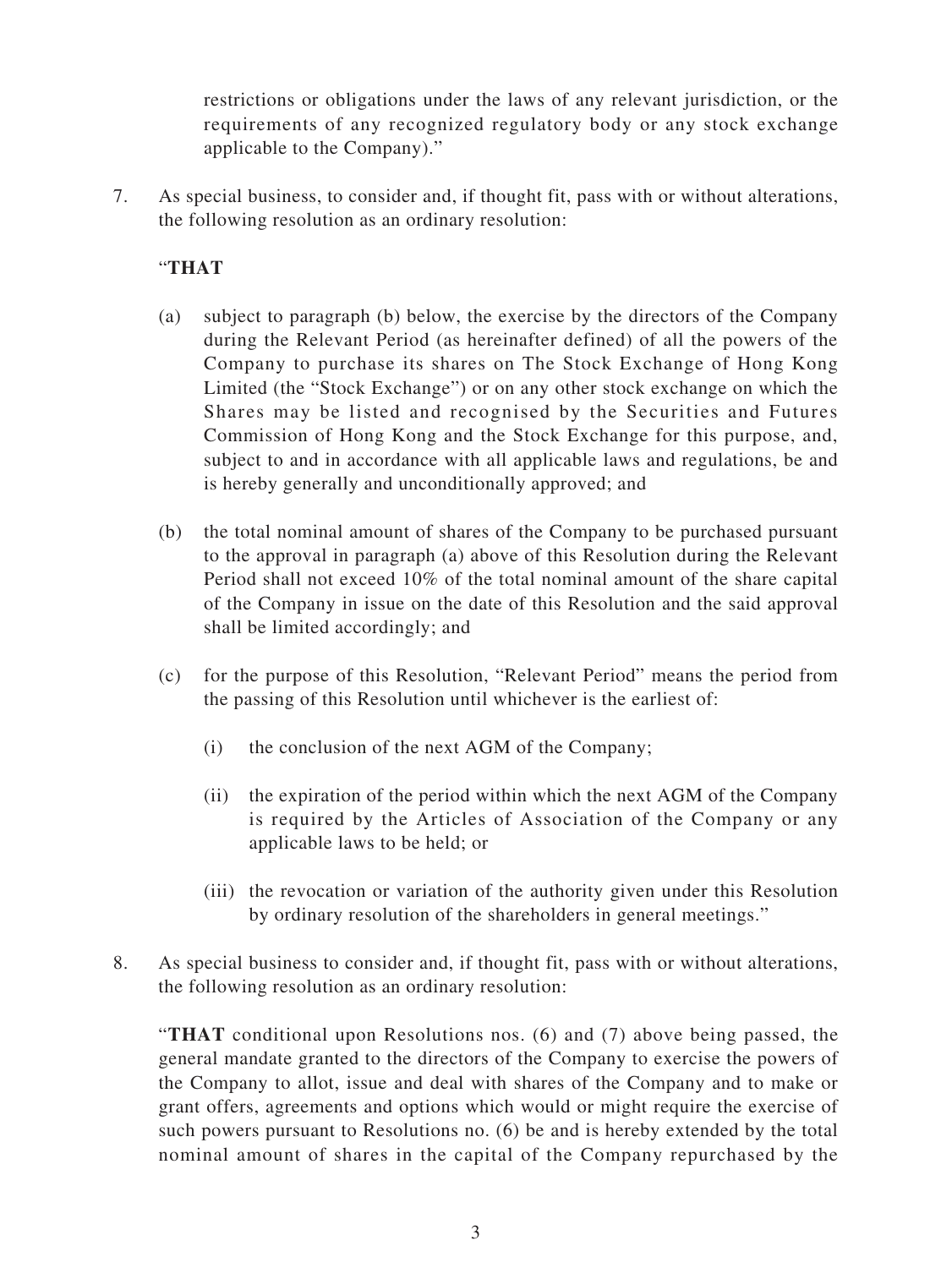Company since the granting of a general mandate to the directors of the Company to exercise the powers of the Company to purchase such shares pursuant to Resolution no. (7) above, provided that such amount shall not exceed 10% of the total nominal amount of the share capital of the Company in issue on the date of this Resolution."

> By order of the Board **Vital Mobile Holdings Limited Rong Xiuli** *Chairperson*

Hong Kong, 24 April 2017

*Principal Place of Business in Hong Kong:* Suite B, 16/F W Square 314-324 Hennessy Road Wanchai Hong Kong

*As at the date hereof, the executive Directors of the Company are Ms. Rong Xiuli, Mr. Rong Shengli and Mr. Tang Shun Lam; and the independent non-executive Directors of the Company are Mr. Hon Kwok Ping, Lawrence, Mr. Lam Yiu Kin and Mr. Tsang Yat Kiang.*

*Notes:*

- 1. A shareholder of the Company entitled to attend and vote at the AGM is entitled to appoint one or more proxy(ies) (if he/she/it is the holder of two or more shares) to attend and on a poll, vote instead of him/her at the AGM that the appointment shall specify the number and class of shares in respect of which such proxy is so appointed. A proxy need not be a member of the Company.
- 2. In order to be valid, the instrument appointing a proxy and the power of attorney or other authority, if any, under which it is signed, or a notarially certified copy of such power of authority, must be lodged with the Company's branch share registrar in Hong Kong, Tricor Investor Services Limited at Level 22, Hopewell Centre, 183 Queen's Road East, Hong Kong not less than 48 hours before the time appointed for holding the AGM or any adjournment thereof.
- 3. Completion and return of the form of proxy will not preclude members from attending and voting in person at the meeting or at any adjourned meeting thereof (as the case may be) should they so wish, and in such event, the form of proxy shall be deemed to be revoked.